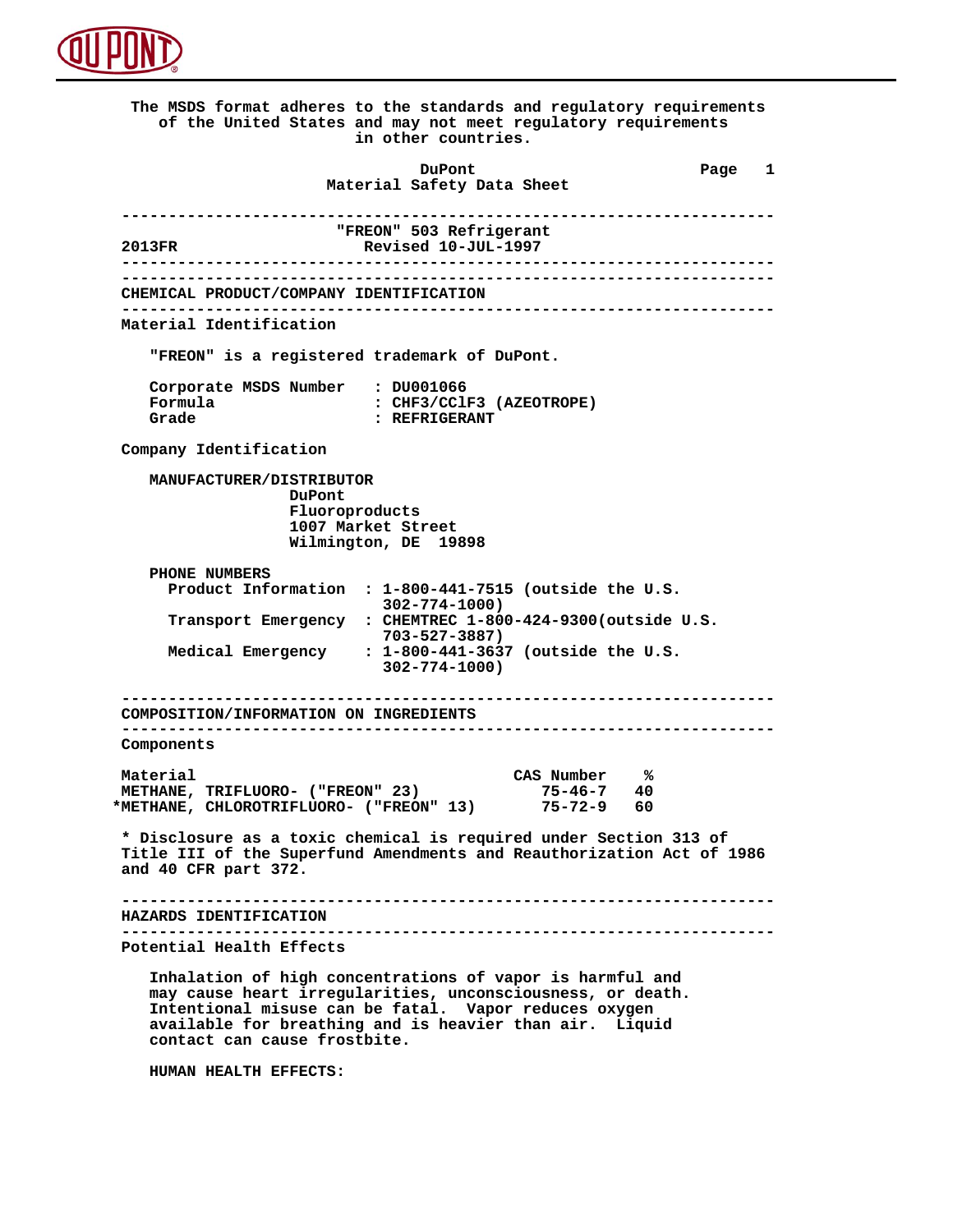## **(HAZARDS IDENTIFICATION - Continued)**

 **Overexposure by inhalation may include nonspecific discomfort, such as nausea, headache, or weakness; or temporary nervous system depression with anesthetic effects such as dizziness, headache, confusion, incoordination, and loss of consciousness; or with gross overexposure (>20%), possibly temporary alteration of the heart's electrical activity with irregular pulse, palpitations, or inadequate circulation.**

 **Individuals with preexisting diseases of the central nervous or cardiovascular system may have increased susceptibility to the toxicity of excessive exposures. Eye or skin contact with the liquid may cause frostbite.**

## **Carcinogenicity Information**

 **None of the components present in this material at concentrations equal to or greater than 0.1% are listed by IARC, NTP, OSHA or ACGIH as a carcinogen.**

## **---------------------------------------------------------------------- FIRST AID MEASURES ----------------------------------------------------------------------**

### **First Aid**

 **INHALATION If inhaled, immediately remove to fresh air. Keep person calm. If not breathing, give artificial respiration. If breathing is difficult, give oxygen. Call a physician.**

### **SKIN CONTACT**

 **Flush skin with plenty of water. Treat for frostbite if necessary.**

### **EYE CONTACT**

 **In case of contact, immediately flush eyes with plenty of water for at least 15 minutes. Call a physician.**

# **INGESTION**

 **Ingestion is not considered a potential route of exposure.**

# **Notes to Physicians**

 **Because of possible disturbances of cardiac rhythm, catecholamine drugs, such as epinephrine, should only be used with special caution in situations of emergency life support.**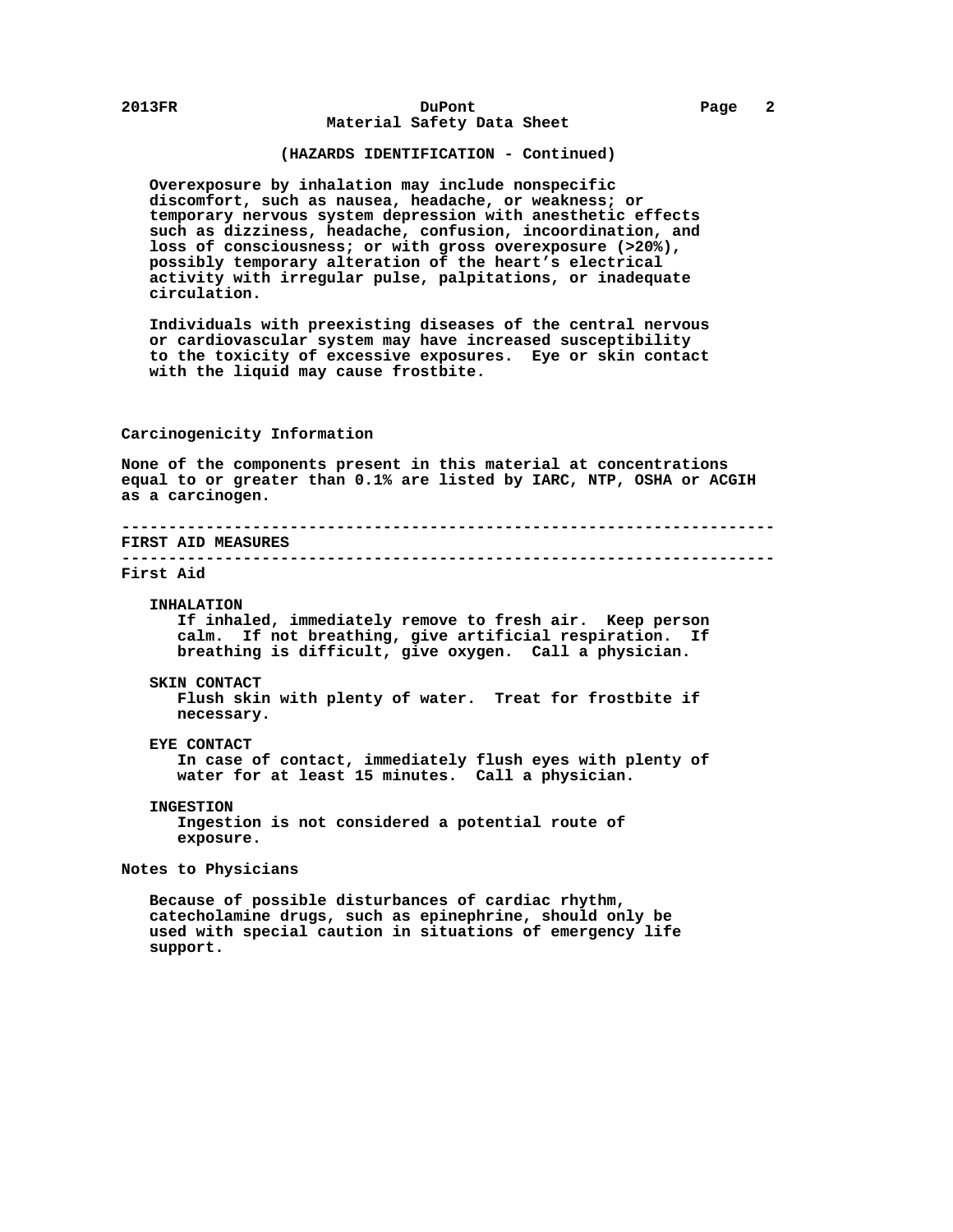**---------------------------------------------------------------------- FIRE FIGHTING MEASURES ---------------------------------------------------------------------- Flammable Properties Flash Point : Will not burn Flammable limits in Air, % by Volume :** Not applicable UEL **:** Not applicable  **Autoignition : Not determined Autodecomposition : >760 C (>1400 F) Fire and Explosion Hazards: Use water spray or fog to cool containers. Cylinders are equipped with temperature and pressure relief devices but may still rupture under fire conditions. Decomposition may occur. Extinguishing Media As appropriate for combustibles in area. Fire Fighting Instructions Self-contained breathing apparatus (SCBA) is required if cylinders rupture or release under fire conditions. ---------------------------------------------------------------------- ACCIDENTAL RELEASE MEASURES ---------------------------------------------------------------------- Safeguards (Personnel) NOTE: Review FIRE FIGHTING MEASURES and HANDLING (PERSONNEL) sections before proceeding with clean-up. Use appropriate PERSONAL PROTECTIVE EQUIPMENT during clean-up. Accidental Release Measures Ventilate area, especially low or enclosed places where heavy vapors might collect. Remove open flames. Self-contained breathing apparatus (SCBA) is required if a large spill or release occurs. ---------------------------------------------------------------------- HANDLING AND STORAGE ---------------------------------------------------------------------- Handling (Personnel) Avoid breathing vapors or allowing liquid or cold vapors to contact skin and eyes. Use with sufficient ventilation to keep employee exposure below recommended limits.**

### **Storage**

 **Clean, dry area. Do not heat above 52 deg C (125 deg F).**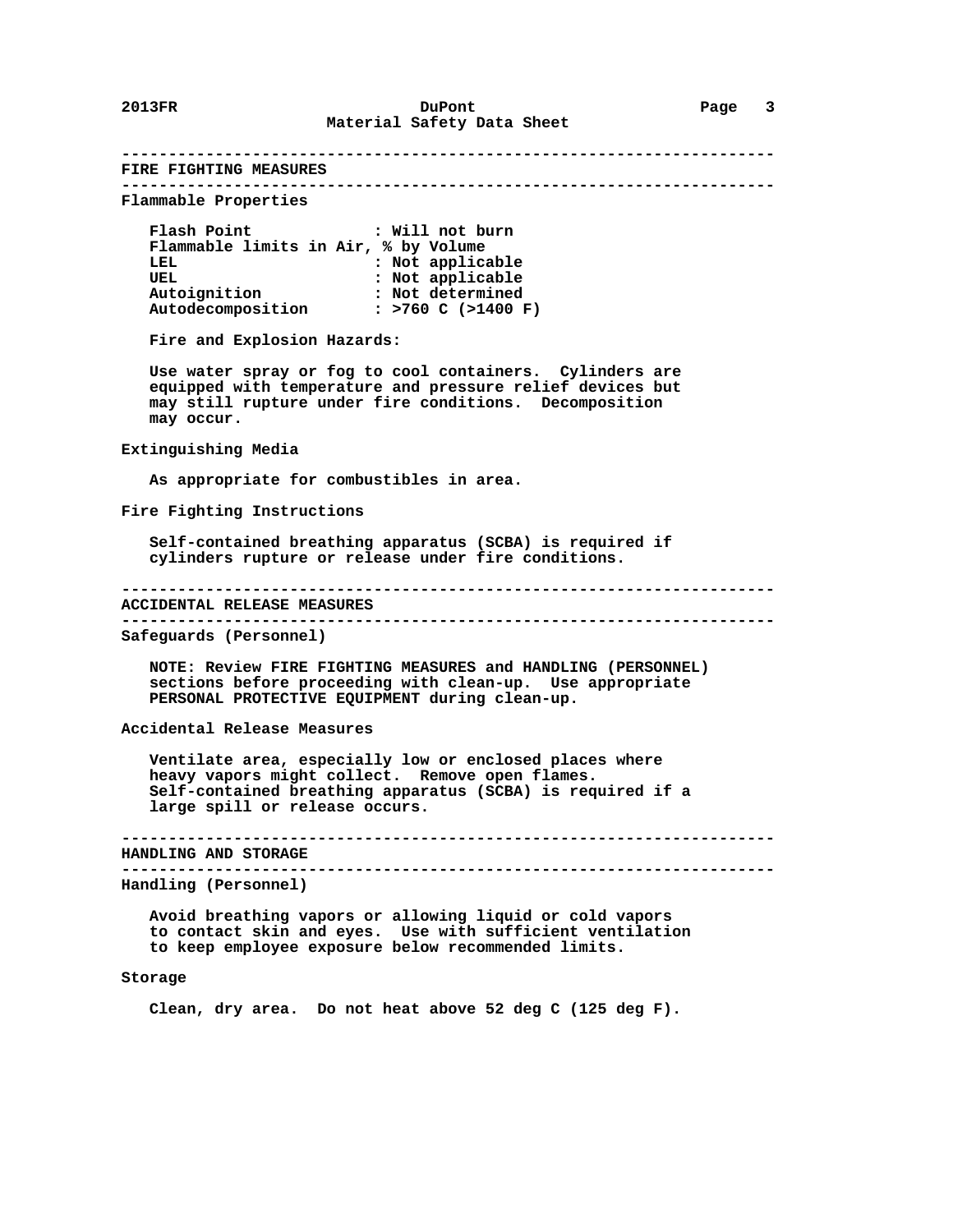**---------------------------------------------------------------------- EXPOSURE CONTROLS/PERSONAL PROTECTION ---------------------------------------------------------------------- Engineering Controls Normal ventilation for standard manufacturing procedures is generally adequate. Local exhaust should be used when large amounts are released. Mechanical ventilation should be used in low or enclosed places. Personal Protective Equipment Butyl or neoprene gloves and chemical splash goggles should be used if contact is possible. Under normal manufacturing conditions, no respiratory protection is required when using this product. Self-contained breathing apparatus (SCBA) is required if a spill occurs. Exposure Guidelines Applicable Exposure Limits METHANE, TRIFLUORO- ("FREON" 23) PEL (OSHA) : None Established TLV (ACGIH) : None Established AEL \* (DuPont) : 1000 ppm, 8 & 12 Hr. TWA \* AEL is DuPont's Acceptable Exposure Limit. Where governmentally imposed occupational exposure limits which are lower than the AEL are in effect, such limits shall take precedence. ---------------------------------------------------------------------- PHYSICAL AND CHEMICAL PROPERTIES ---------------------------------------------------------------------- Physical Data Boiling Point : -88.8 C (-127.8 F) Vapor Pressure : 566 psia at 15.6 deg C (60 deg F) Vapor Density : 3.0 (Air = 1) % Volatiles : 100 WT%** Evaporation Rate : >1 (CCl4 = 1)  **Solubility in Water : 0.042 WT% @ 25 C (77 F) pH : Neutral Odor : Slight ethereal Form : Gas Color** : Clear, colorless<br>Density : 1.233 g/cc at -30  **Density : 1.233 g/cc at -30 deg C (-22 deg F) - Liquid**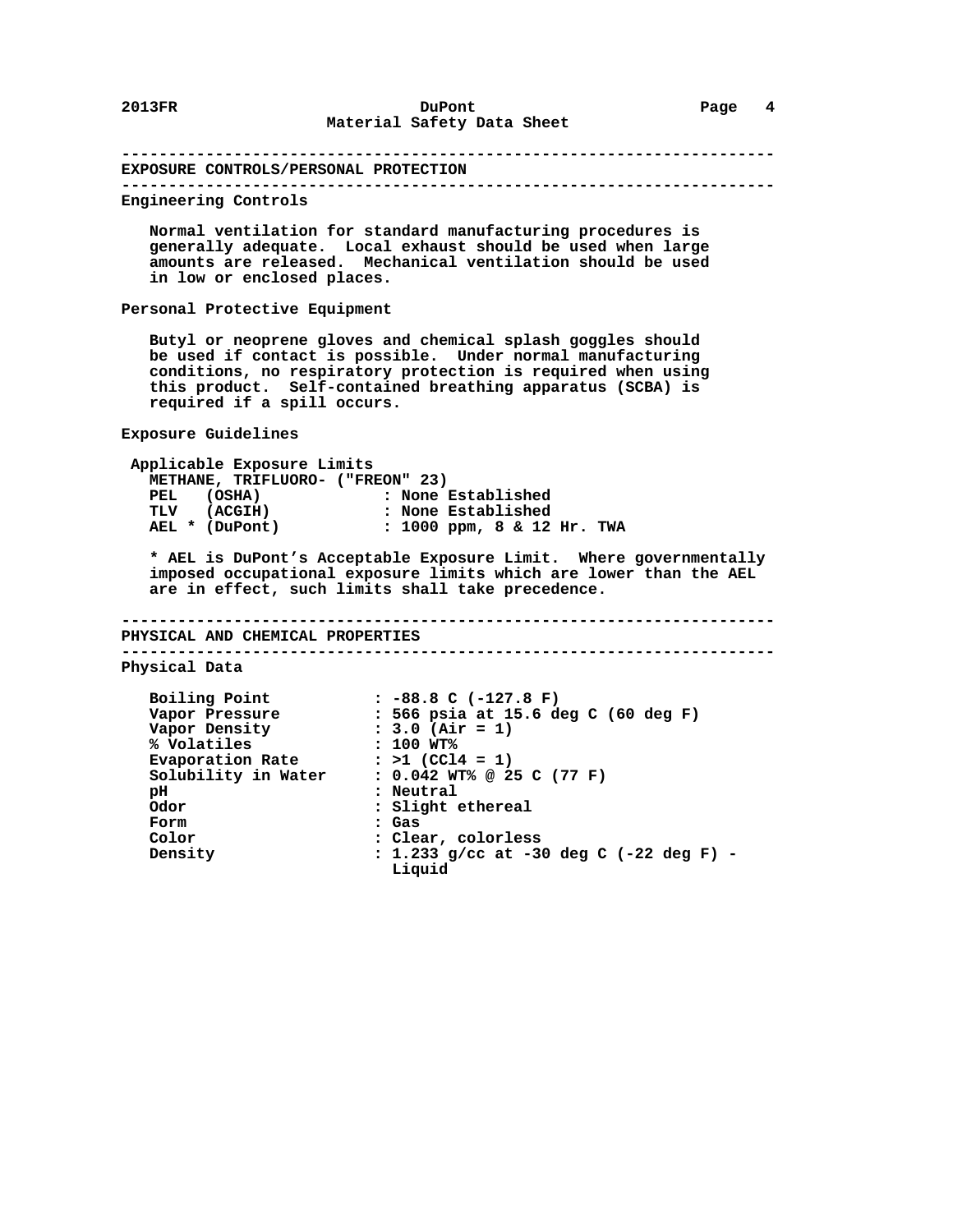**---------------------------------------------------------------------- STABILITY AND REACTIVITY ---------------------------------------------------------------------- Chemical Stability Material is stable. However, avoid open flames and high temperatures. Incompatibility with Other Materials Incompatible with alkali or alkaline earth metals- powdered Al, Zn, Be, etc. Polymerization Polymerization will not occur. Other Hazards Decomposition : "FREON" 503 Refrigerant can be decomposed by high temperatures (open flames, glowing metal surfaces, etc.) forming hydrochloric and hydrofluoric acids, and possibly carbonyl halides. ---------------------------------------------------------------------- TOXICOLOGICAL INFORMATION ---------------------------------------------------------------------- # Animal Data "FREON" 503 is untested for toxicological hazards. The hazards for each component are as follows. "FREON" 23 Inhalation 4-hour LC50: >663,000 ppm in rats "Freon" 23 is untested for skin and eye irritancy, and for animal sensitization. Effects from single high inhalation exposure to "Freon" 23 include anaesthetic effects, and nonspecific effects such as weight loss were observed at concentrations >22%. No cardiac sensitization was observed in dogs after breathing 800,000 ppm for periods of 5-10 minutes following epinephrine challenge. In another test, dogs exposed to up to 30% or up to 50% (with aditional oxygen), had no positive responses. No cardiac sensitization occurred in baboons exposed by inhalation to 10%, 30%, 50%, or 70% "Freon" 23 before or after an epinephrine challenge; there was a dose-related decrease in heart rates and differences in respiratory rates during exposure. No animal tests are available to define the carcinogenic hazards of "Freon" 23. The maternal and developmental NOAEL**

 **was 50,000 ppm. "Freon" 23 is not considered a unique**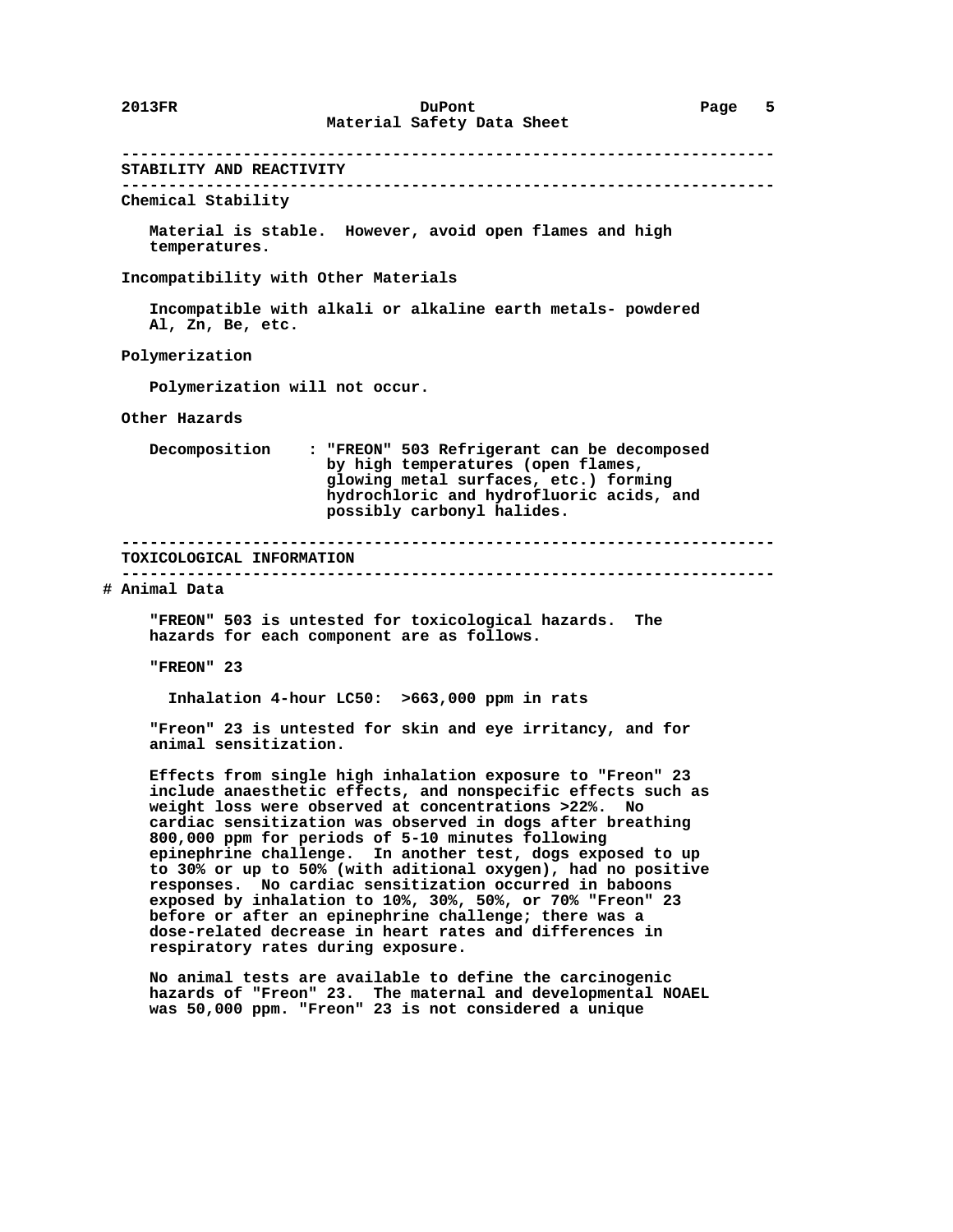## **2013FR DuPont Page 6 Material Safety Data Sheet**

## **(TOXICOLOGICAL INFORMATION - Continued)**

 **developmental hazard to the conceptus. There were no developmental or reproductive effects.**

 **Tests have shown that "Freon" 23 does not produce genetic damage in bacterial or mammalian cell cultures. It has not produced genetic damage in tests on animals.**

 **"FREON" 13**

 **Inhalation 2-hour LC50: >600,000 ppm in rats**

 **The compound is untested for skin irritancy, is untested for eye irritancy, and is untested for animal sensitization. No adverse effects were seen in animals exposed by inhalation to concentrations as high as 20% (v/v). Cardiac sensitization was observed in beagle dogs exposed to 800,000 ppm for 5 minutes and challenged with epinephrine. No animal test reports are available to define carcinogenic, mutagenic, embryotoxic, or reproductive hazards.**

 **---------------------------------------------------------------------- DISPOSAL CONSIDERATIONS ---------------------------------------------------------------------- Waste Disposal Comply with Federal, State, and local regulations. Remove to permitted waste disposal facility. Reclaim by distillation. ---------------------------------------------------------------------- TRANSPORTATION INFORMATION ---------------------------------------------------------------------- Shipping Information DOT/IMO Proper Shipping Name : CHLOROTRIFLUOROMETHANE AND TRIFLUOROMETHANE AZEOTROPIC MIXTURE Hazard Class : 2.2 UN No. : 2599 : NONFLAMMABLE GAS Shipping Containers**

 **Cylinders Ton Tanks**